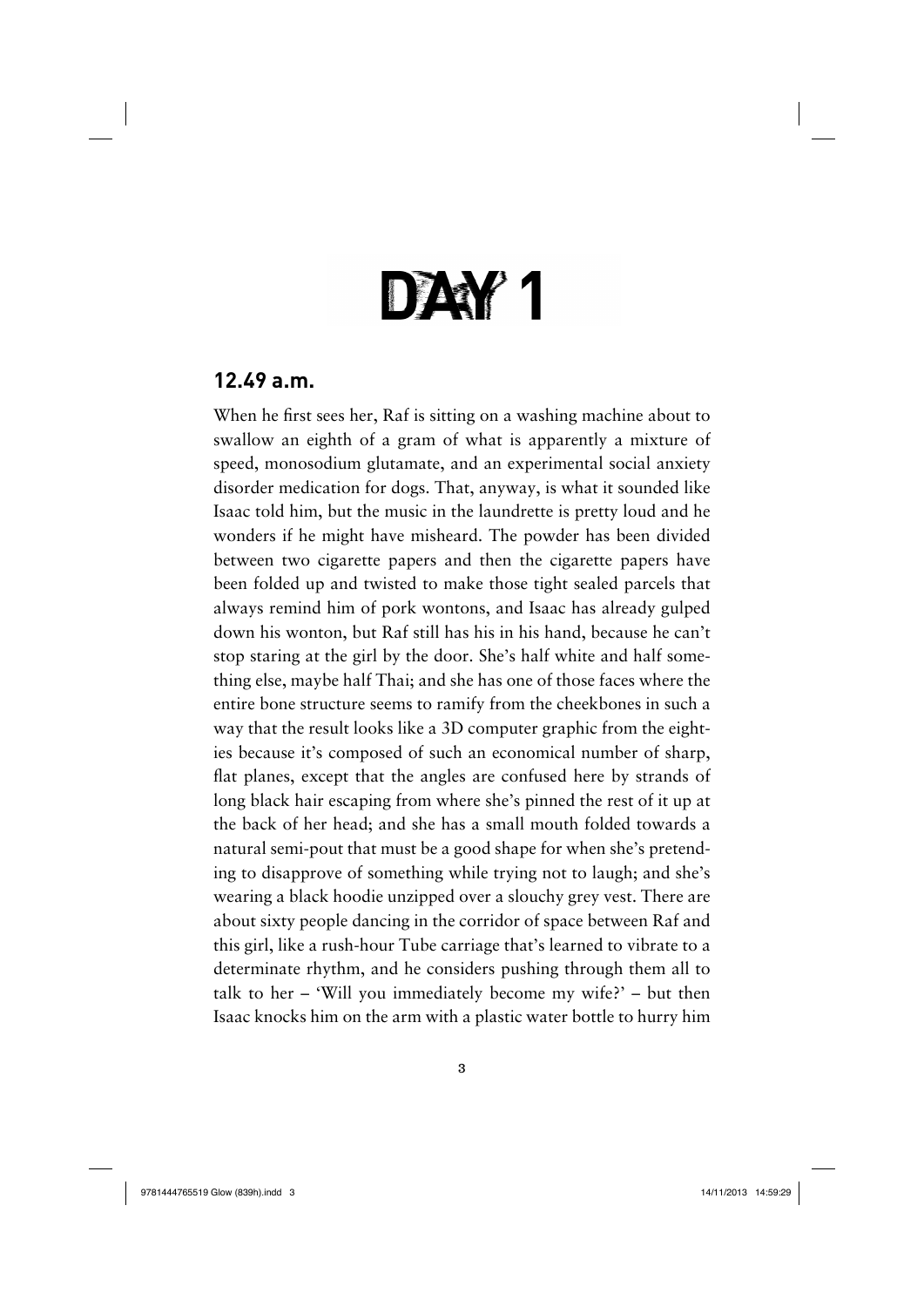up. Without breaking surveillance, he takes the bottle, puts the wonton in his mouth, washes it down with a gulp of water, and leans over to shout in Isaac's ear, 'What did you say was in this?'

'What?'

'What did you say was in this?'

'Speed, monosodium glutamate, and an experimental social anxiety disorder medication for dogs.'

'What's social anxiety disorder?'

'What?'

The sound system isn't even that loud but the room's so small that the treble pushes at the sides like a fat toddler stuffed into a car seat. 'What's social anxiety disorder?'

'I can't hear you. Come outside.'

Raf reluctantly follows Isaac out into the little paved yard behind the laundrette where a few people are chatting and smoking. Upside down in the corner is one of those white polypropylene slatted-back chairs that colonise faster than rats, lying there in the incredulous posture of an object that is almost impossible to knock over but has nonetheless found itself knocked over.

'What's social anxiety disorder?' Raf says again. From here he can't see the girl.

'Shyness, basically.'

In recent years, Isaac explains, a lot of American vets have started to diagnose the condition in pet dogs, and as a result a range of competing psychiatric prescriptions have now been brought to market. As for the rest of the mixture, he has no explanation for the monosodium glutamate, unless that's just to bulk it out, although in that case it's difficult to say why, out of all the available inert white powders, the manufacturers have chosen to use monosodium glutamate in particular. (Raf almost wonders if it could be a joke about the wontons.) And it has some speed in it because everything has some speed in it.

'What's it going to do?' Raf says. 'It's like really bad ecstasy.'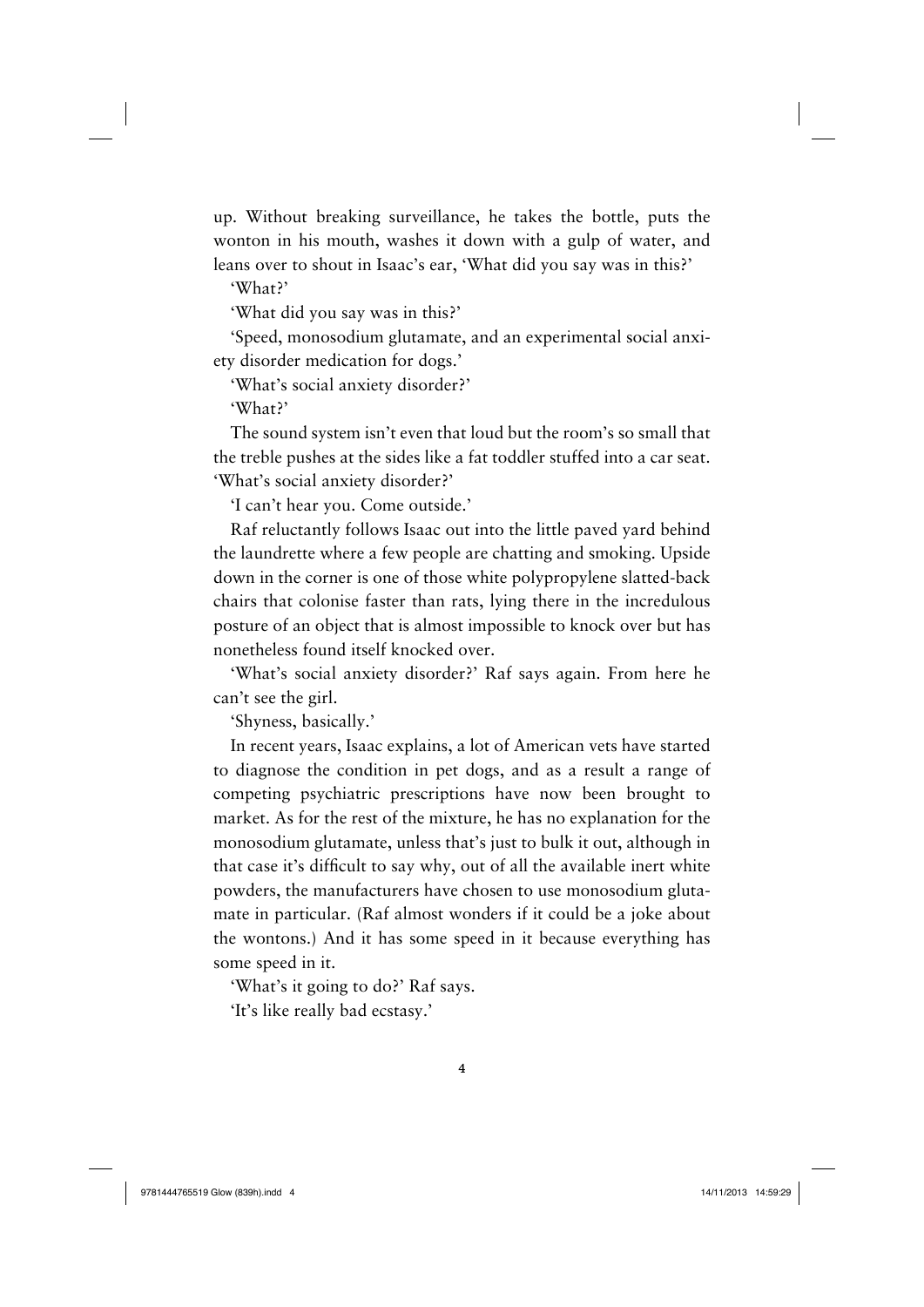For a long time Raf had thought of ecstasy as a substance so synthetic it was almost a pure abstraction, so it surprised him to learn from Isaac last month that the reason there's no good ecstasy in London at the moment is that two hundred and fifty drums of sassafras oil, which in the old days was thought to cure syphilis, were confiscated at a port in Thailand. To find out that ecstasy – like cocaine, like opium, like marijuana – comes from a plant that grew in the ground is to find out that angels have belly buttons. (Speed, by contrast, is made out of ephedrine, which can be extracted from certain shrubs but nowadays is almost always made out of laboratory chemicals instead, so like some theorem in vector algebra the drug owes nothing to the outside world, unless you followed the chain all the way back to the hydrocarbons they take out of crude oil.) Strange, too, to think of the million flirtations that won't be consummated, the million dawns that won't be watched, the million comedowns that won't be endured just because a guy in Laem Chabang neglected to pay a bribe or another guy refused to take one. No politician at a WTO conference ever had so much power. The drug trade, Isaac told him, is the first globalisation of the emotional life.

'When is there going to be good ecstasy again?' Raf says.

'Maybe never,' says Isaac. 'We need to get hold of some glow.' 'What's that?'

'You know, that new stuff. Barky said it was the best thing he'd ever taken. Ever in his whole life.'

'Does he still have any?'

'I think so.'

'Is he coming here?'

Isaac shrugs. 'His phone's off.'

The reason the owners of this laundrette are allowing a small rave to take place here tonight is so they can sell drugs to the crowd, but all they have is cocaine, ketamine, and a new ecstasy understudy called ethylbuphedrone that you can buy legally over the internet from laboratories in China, none of which are of any interest to Raf.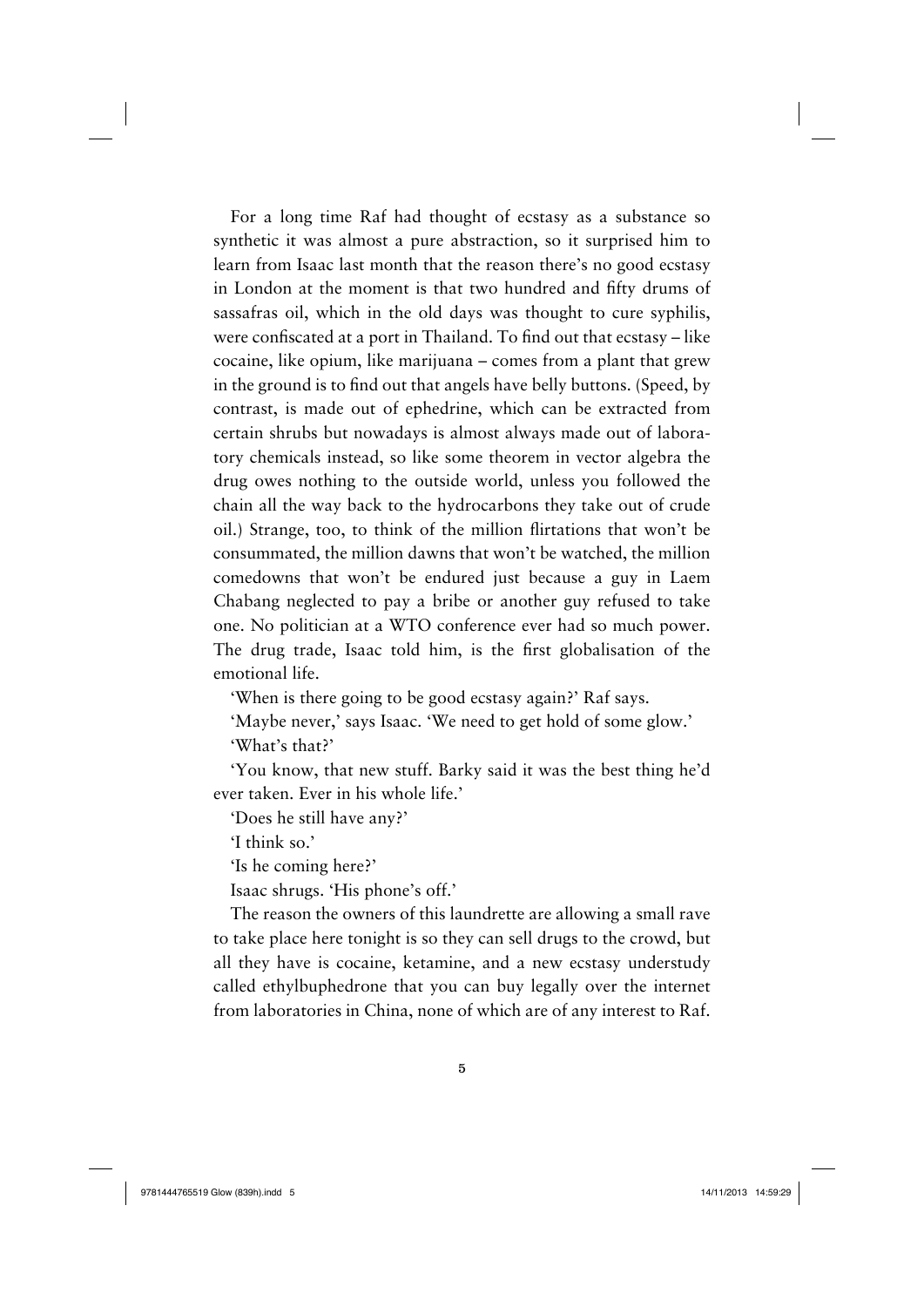Looking around, he feels, not for the first time, a mild bitterness that he wasn't born twenty years earlier, when a night out would have been all about snowy Dutch MDMA in a giant import warehouse near the M11, a drug culture so good that people wrote memoirs about it, instead of these self-administered double-blind trials in a twenty-square-metre urban utility. How was London reduced to this?

Quite soon, Isaac follows him back inside, and Raf sees that a boy and a girl have stripped down to their underwear and climbed inside one of the big spin-dryers to kiss, their skinny limbs struggling for purchase on the inside of the drum like test subjects in some astronautical study of the sexual possibilities of small cylindrical spaces. They, at least, have taken something good, or maybe not something good but at least something they've never taken before. The DJ is playing a track that Raf has heard on Myth FM a lot. He climbs up on top of the dryer, above the perspiration troposphere, to look around for the girl from before, but he can't see her anywhere so he just stays up there to dance.

# **2.12 a.m.**

When Barky does arrive he still wears flecks of shaving foam on both ear lobes like little pearl studs, so maybe, like Raf, he got out of bed only a short while ago. In his wallet there are three more wontons wrapped up in a shred of orange supermarket bag, one dose of glow for each of them. About half an hour after Raf took that previous compound, he started to feel a change, but so weakly that he wasn't even sure, like when you go into a room and you think you can feel a cold draught but no windows are open and it might just be your imagination. Then it was gone again. So he's excited about trying Barky's novelty, and he's about to swallow some and get back up on the dryer when he feels a touch on his arm. He turns.

It's that same girl.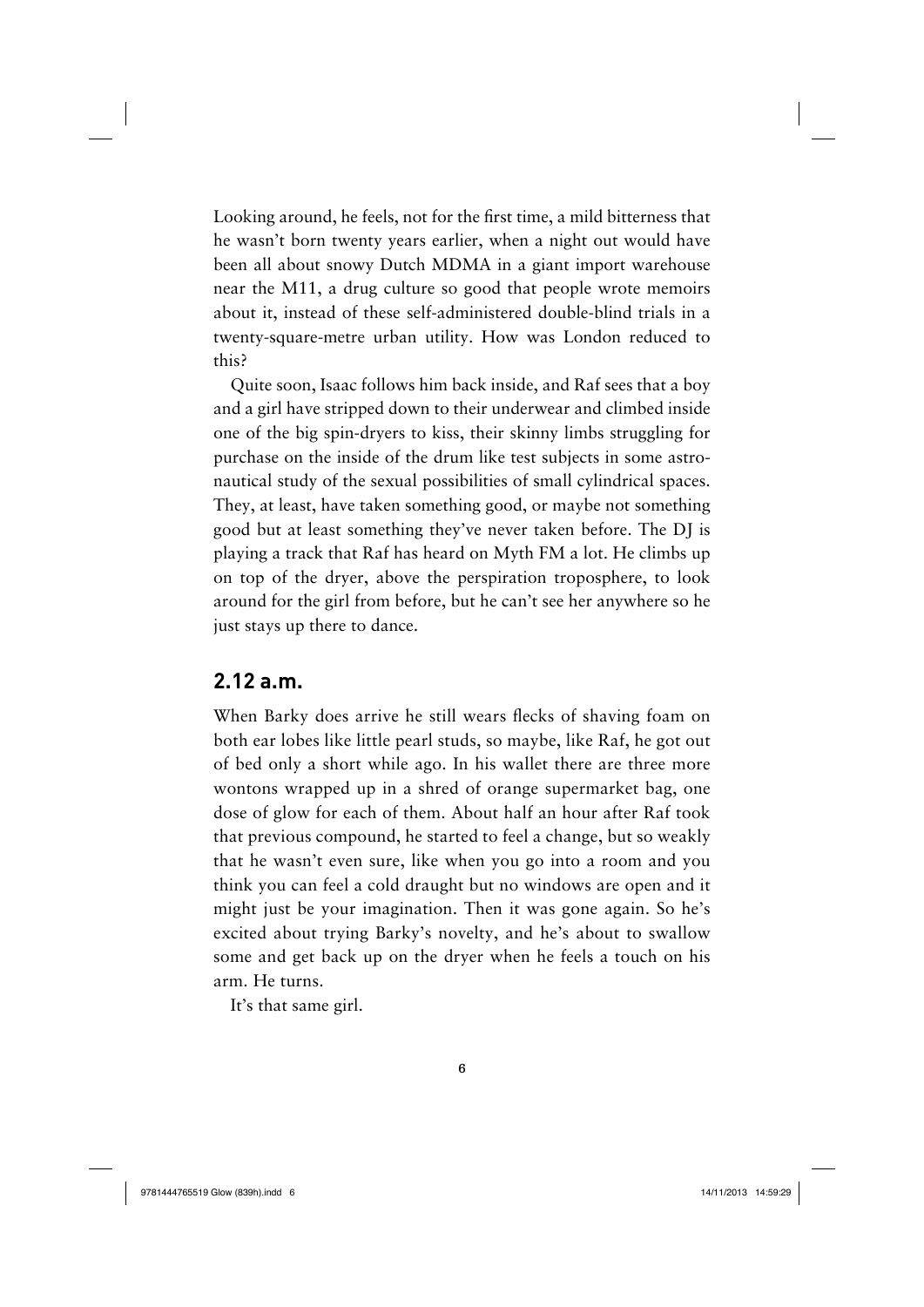She leans to talk into his ear and he watches a soft shine skate across the film of sweat on her clavicle.

'What is that?' she says, which is a lot better than the expected 'Why were you staring at me like a psycho before?' She must have seen him take the wonton from Barky.

'Glow,' he says.

'Is your friend selling it?' She has an American accent.

'No.'

But there's no way Raf is going to leave it at that. He's had girls flirt with him just for drugs before, of course, and maybe that's what she's doing, but in that case she doesn't know the rules, because there's no empty smile, no hand alighting provisionally on the small of his back. Plus, what if she is? He once slept with an Icelandic girl he met like that at a party. So he hopes he's not being a total dupe when he says, 'Do you want some?'

Now she does smile. 'No, that's OK.'

But he takes her hand and presses the wonton into it. 'I've heard this stuff is amazing.'

'What?'

Should he suggest they go outside so they can hear each other? No, not yet. 'What's your name?'

'Cherish,' she says, or that's what it sounds like. Is that a name? 'What's yours?'

'Raf.'

'Do you have any water?'

'Just a second.'

He turns to Isaac, but he doesn't have the bottle any more, and Barky doesn't have one either. Raf thought he saw a half-empty lemonade up on one of the washing machines, but he can't see it now. And when he turns back, the girl has vanished again, like the ambiguous chill of the pedigree psychotropic. He asks Isaac and Barky where she went, but neither of them were watching. And Barky doesn't have any more glow to spare.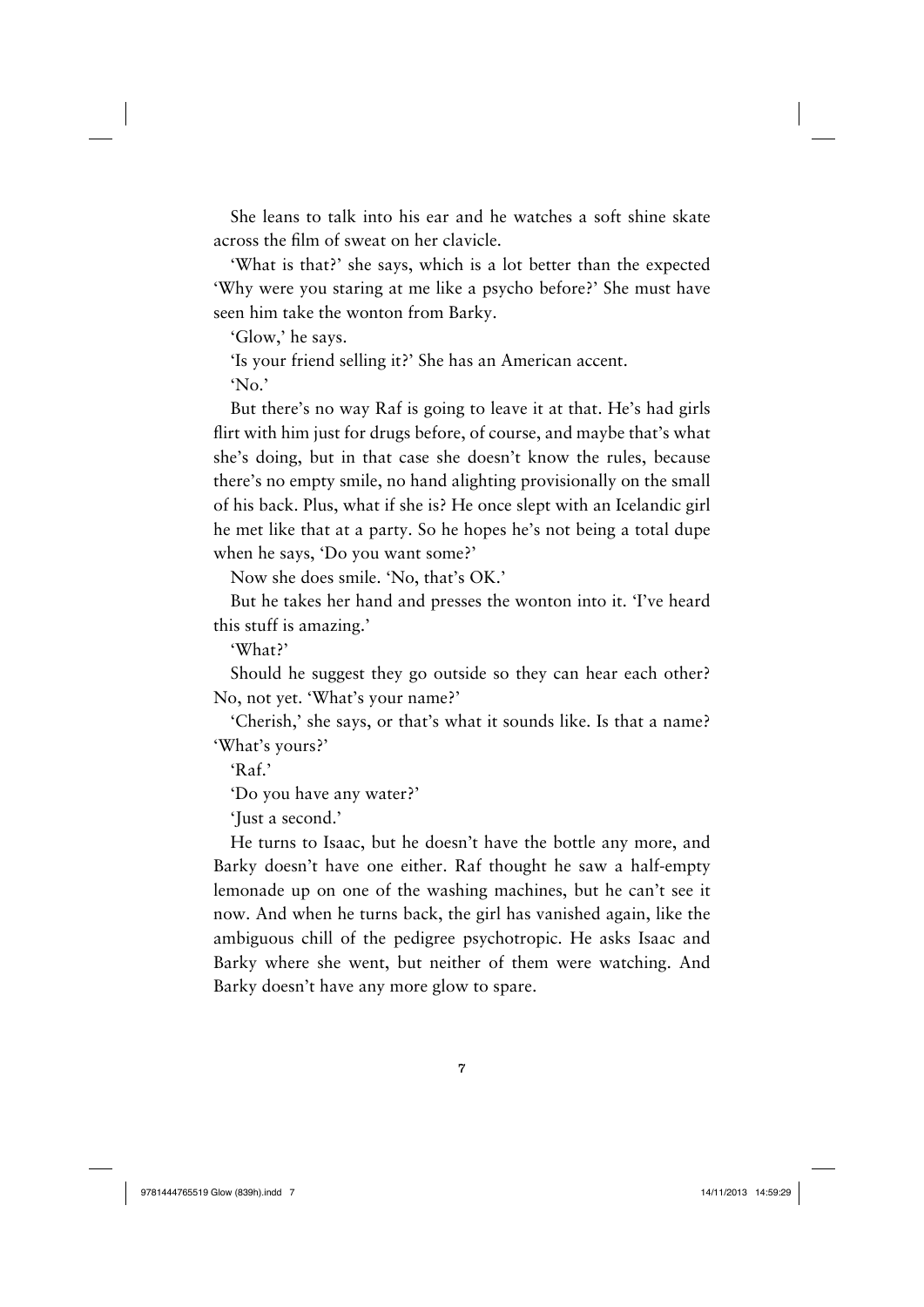## **5.37 a.m.**

Raf stumbles out of the laundrette to find himself engulfed in flowers. It's as if some phenomenological anode inside him has been swapped with its cathode, so that every sensation is replaced by another of exactly inverse quality and equal intensity: petals for skin, perfume for sweat, cold for heat, silence for noise, anthocyanins for disco lights. Only after a moment does he realise that on Saturdays there's a flower market on this road, so they're unloading the tulips and daffodils – and sure enough, just at that moment the silence is broken by the trundling of a steel trolley as it comes down a ramp behind him. He breathes in deeply and then walks on down the road to the bus stop where he can catch his night bus.

Isaac and Barky have already left the rave. For a while, they said they weren't feeling anything from the glow, and Barky also had a gram of ethylbuphedrone, so they all resorted to dabbing some on their gums, which always reminds Raf of rubbing salt and pepper into a flank steak. But then straight after that, too soon for it to be the ethylbuphedrone, the other two had run out into the yard and started vomiting ballistically over the concrete. Between spasms, Barky said the glow they'd taken must have been fake. It occurred to Raf that if he hadn't even heard of glow until tonight, and yet some opportunist was already selling a fake version, he must be badly behind the times. And then he realised with horror that somewhere the American girl was probably throwing up too because of drugs he'd pushed on her, and she only had about half Barky's body mass, so a poison could kick her twice as far. Even if he ever found Cherish again, she'd never want to speak to him.

Now, coming down from the ethylbuphedrone, Raf just feels bleached and fidgety, and he decides he probably didn't have a chance with her anyway. When the bus finally arrives, its windows are bright like a goods vehicle hauling not flowers to market but bulk photons. He gets on, nods to the driver, beeps his Oyster card, and climbs the spiral staircase up to the top deck. What he sees there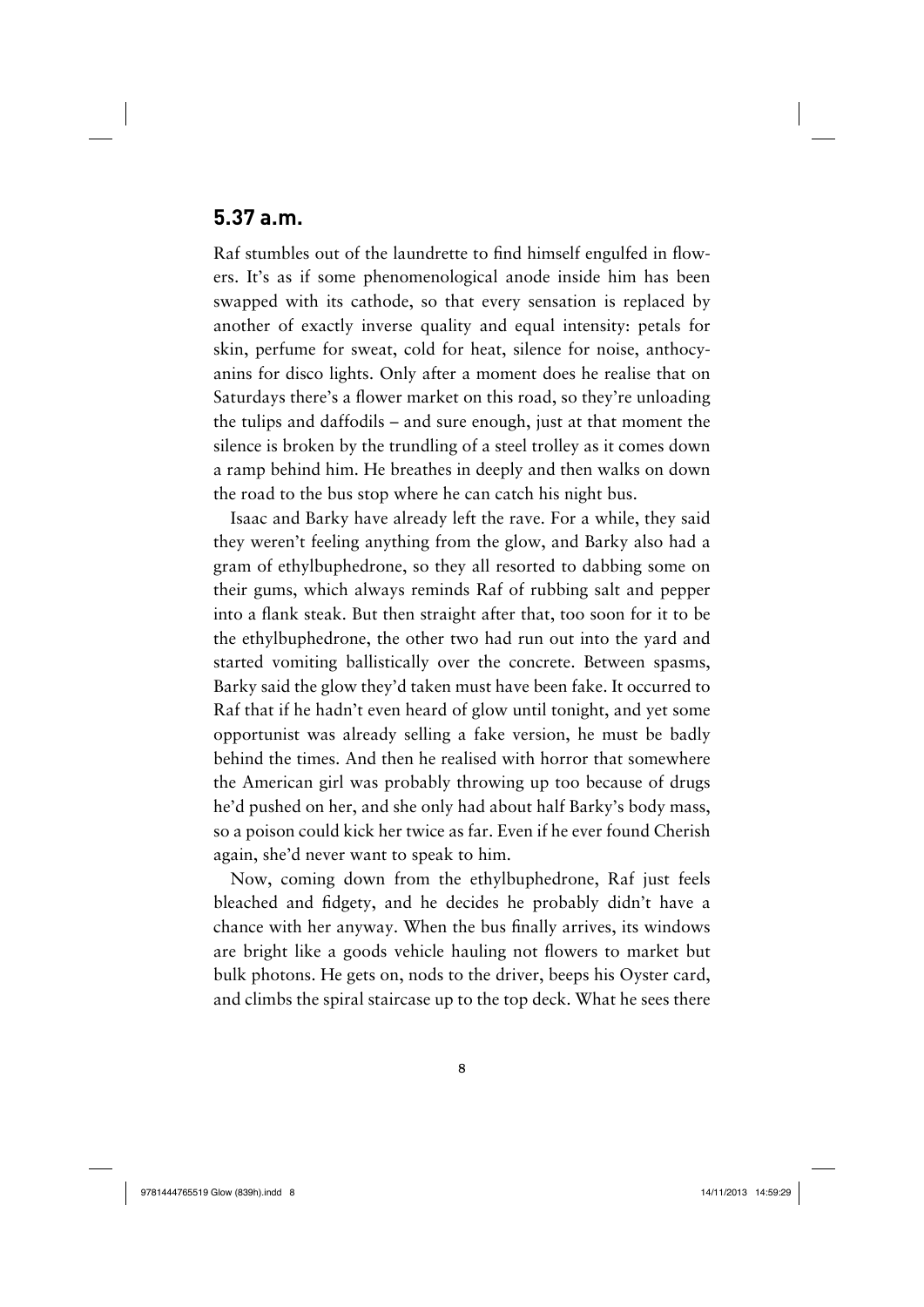startles him so much that he forgets to hold on to the vertical handrail, so when the bus halts at a junction he nearly topples forward.

A fox sits there, about six rows back. Every hair in its orange coat burns with a separate flame, and the reflection of a street light outside the window is curled up inside each of its round black eyes like a pale girl in a spin-dryer. Raf has never noticed before that the white fur of a fox's snout and belly is sprinkled over its eyes, too, to make two oversized brows, and as it considers him this one wears an expression of detached scientific interest. The animal couldn't have got past the driver, he thinks, so it must have jumped on at the exit doors when someone got off. As the bus accelerates again, he sits down, and the fox turns from him to look out of the window. A scent reaches Raf's nose, muddy and petroleous, a savage hydrocarbon with no derivatives. No other passengers get on, and when the automatic loudspeaker announces in her broken diction that they've arrived at Camberwell Green, the fox jumps to the floor and trots downstairs to disembark.

### **6.20 a.m.**

For the first six months that he lived in his current flat, Raf honestly believed that the corner shop at the end of his street was run by one Iranian guy who worked twenty-two or twenty-three hours a day. He's been in there at every time there is, and it's always the same face at the till just like it's always Al-Jazeera playing on the TV fixed to the wall over the wine gums. Raf did introduce himself once, but the next time he went in the guy didn't even acknowledge their new familiarity. Then about a week later he glanced inside on his way past and he saw both owners arguing about something. Like a twist from a bad murder mystery, they were twin brothers. Today, Raf buys three bananas and a carton of orange juice, enjoying the careful, almost clerical way the guy at the counter wets the tip of his middle finger on a soggy foam pad like a prosthetic gland to help peel open the plastic bag; and then Raf walks down to his block of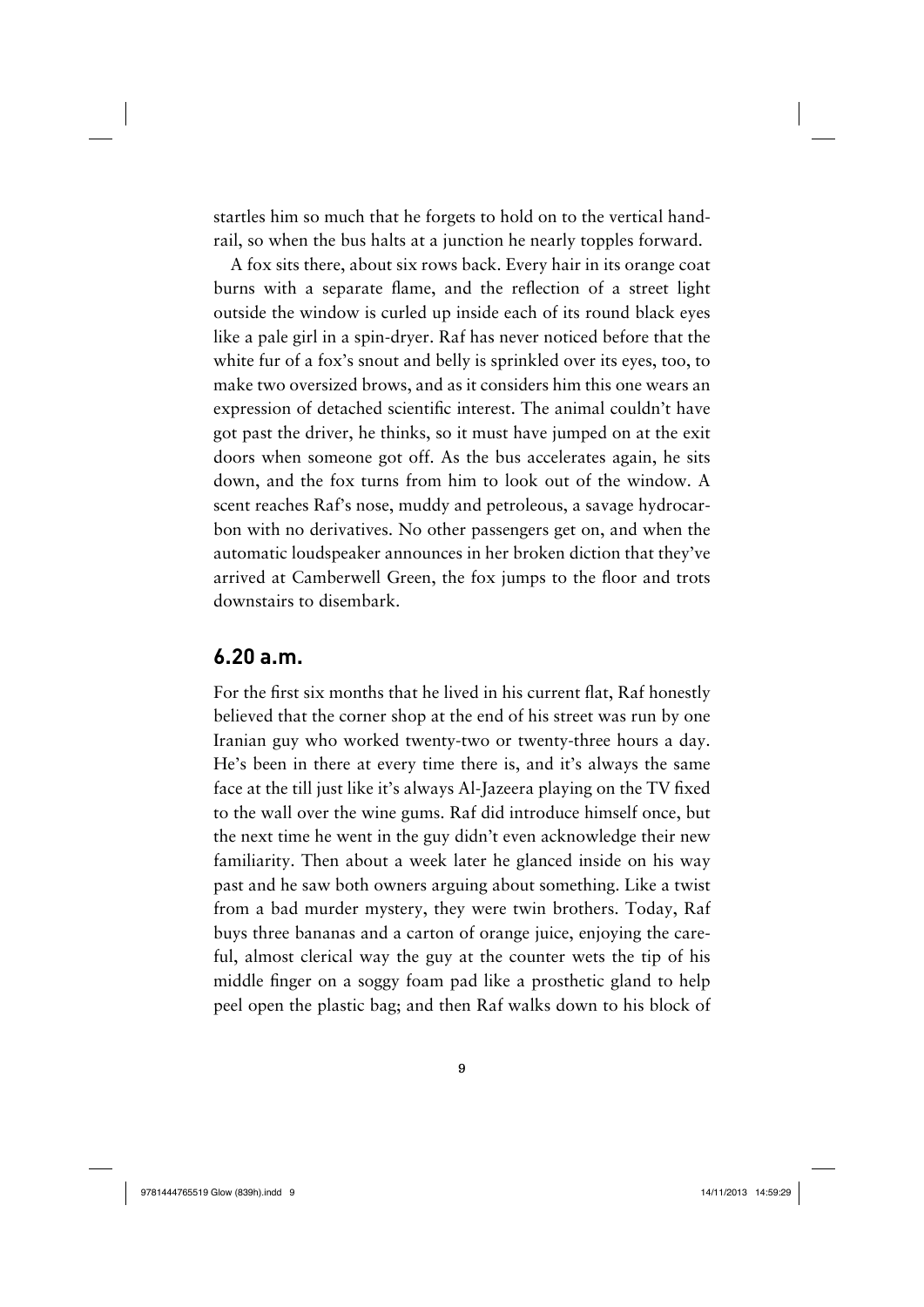flats, where an old stained mattress leans against the wall by the entrance, ready for rubbish collection the following week. The number of mattresses people leave out here every month seems wildly out of proportion to the human capacity of the building, like the waste product of some secret industrial process.

Even if it weren't for the drugs, he knows he wouldn't be able to sleep for another nine or ten hours, but he's so worn out that he gets into bed for a while anyway. The heavy black curtains are still closed from when he got up around eleven, so the room is in total darkness except for the red LED on his stereo, and around him are all the paraphernalia of his malady: eyemask, acoustic earmuffs, white noise machine, and about two dozen soiled earplugs scattered under the bed like the droppings of a hamster that eats only packaging foam.

The name of Raf's condition is non-24-hour sleep/wake syndrome. He was sixteen when he started to notice that his sleep patterns were even more fucked up than the average teenager's, but it took four different doctors before he got his diagnosis. In a healthy brain, your eyes tell your hypothalamus when it gets dark and when it gets light, your hypothalamus tells your pineal gland when to secrete melatonin, and the melatonin makes you fall asleep at about the same time every day. The normal human circadian rhythm is set at twentyfour hours to match one full rotation of the earth. But Raf's is set at about twenty-five hours. It's like his brain is wearing a novelty watch.

Most people who have non-24-hour sleep/wake syndrome have it because they're blind, so their hypothalamus never finds out where the sun is. But with Raf it must be something else, and no blood test or EEG has ever been able to determine exactly what. Serotonin is the precursor, the sassafras oil, of melatonin, so it could be that he has a mutation in the genes that make the enzymes convert one to the other, although that would imply that he has a lot of excess serotonin sloshing around in his brain, which is the same thing that happens when you take MDMA, and it's not as if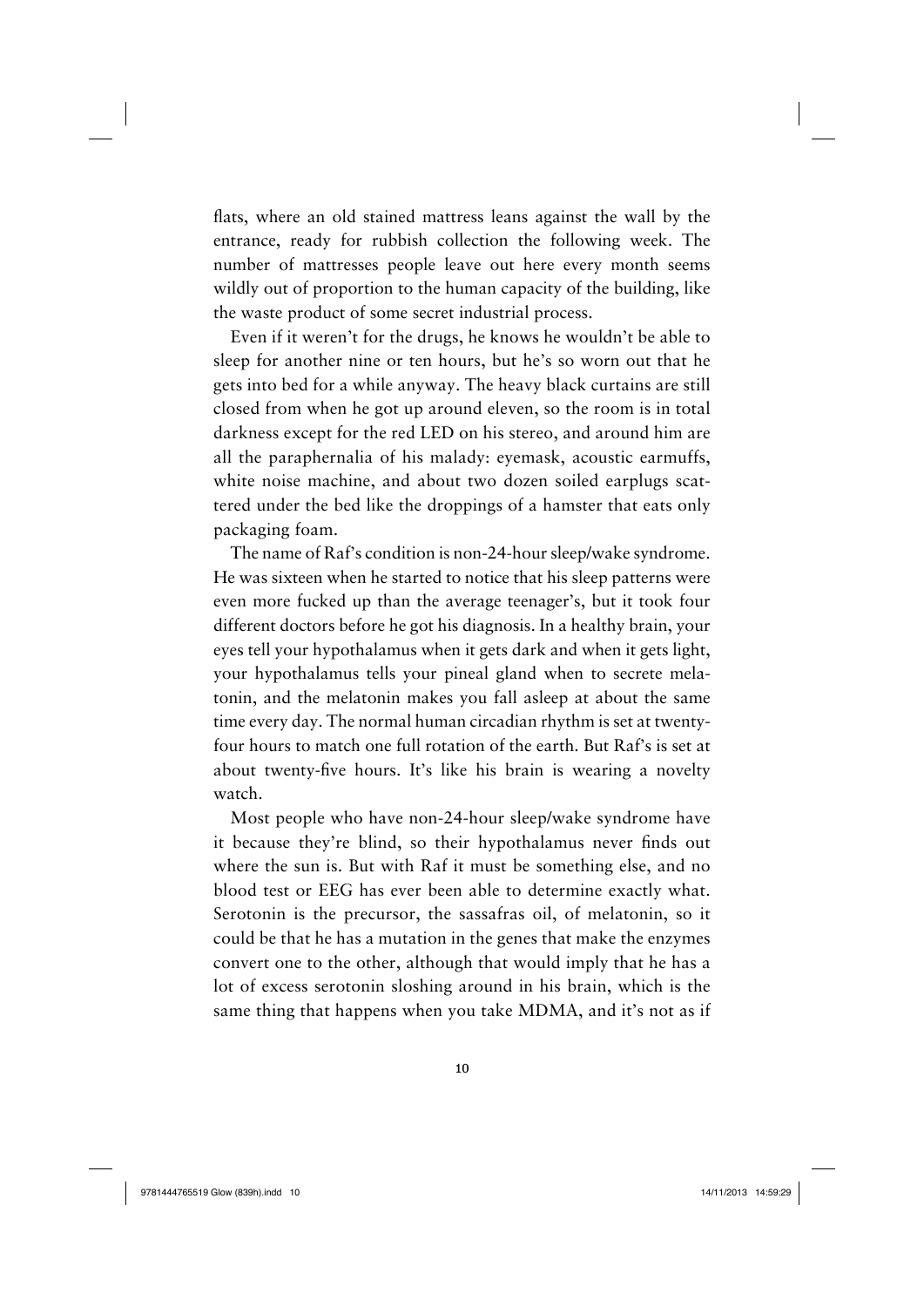he feels euphoric all the time. It could also be that something's awry in his suprachiasmatic nucleus, an office of his hypothalamus the size of a grain of rice.

Whatever the cause, the effect is that each morning he slips one more hour out of sync with the rest of the world, as if he's taking a short westbound flight every day of his life without ever leaving London. At the beginning of his cycle, waking up at eight in the morning is easy; after four days, it's like waking up at 4 a.m.; after eight days, 8 a.m. is about when he needs to go to bed for the 'night'; after fifteen days, it's towards the end of his 'afternoon'; after twenty days, it's towards the end of his 'morning'; and after twenty-five days, he gets another normal day. His cycle isn't precisely twentyfive hours, he's not made of clockwork, but it happens to work out too close to make any difference. He would be more at home on Mars, where the length of a solar day is twenty-four hours and thirty-nine minutes, near enough to his own cycle that he could probably make up for the discrepancy with a lot of naps at the weekend under the dim glitter of Phobos. Last year, a woman at a letting agency, not quite following an explanation that he already regretted attempting, said to him, 'Wow, twenty-five hours – you must get so much done!'

And non-24-hour sleep/wake syndrome has no known cure. He's tried light boxes, hypnotherapy, and vitamin B12 injections, but nothing works. For a few months he took melatonin tablets, and that did help a little bit, but a doctor told him that the longer you kept taking melatonin, the more you'd have to take to get the same effect, just like MDMA, and that after a while the melatonin would start to shrink your pineal gland in the same way that testosterone supplements could shrink your balls. The pineal gland, he's read, was once a blush of photosensitive cells on the forehead of an eyeless fish, but since then evolution has yanked it inside the skull. He doesn't want to lose his antique monocle, his shuttered window.

Raf had once hoped to become the first person in his family to go to university, but in the end he left school before his A levels because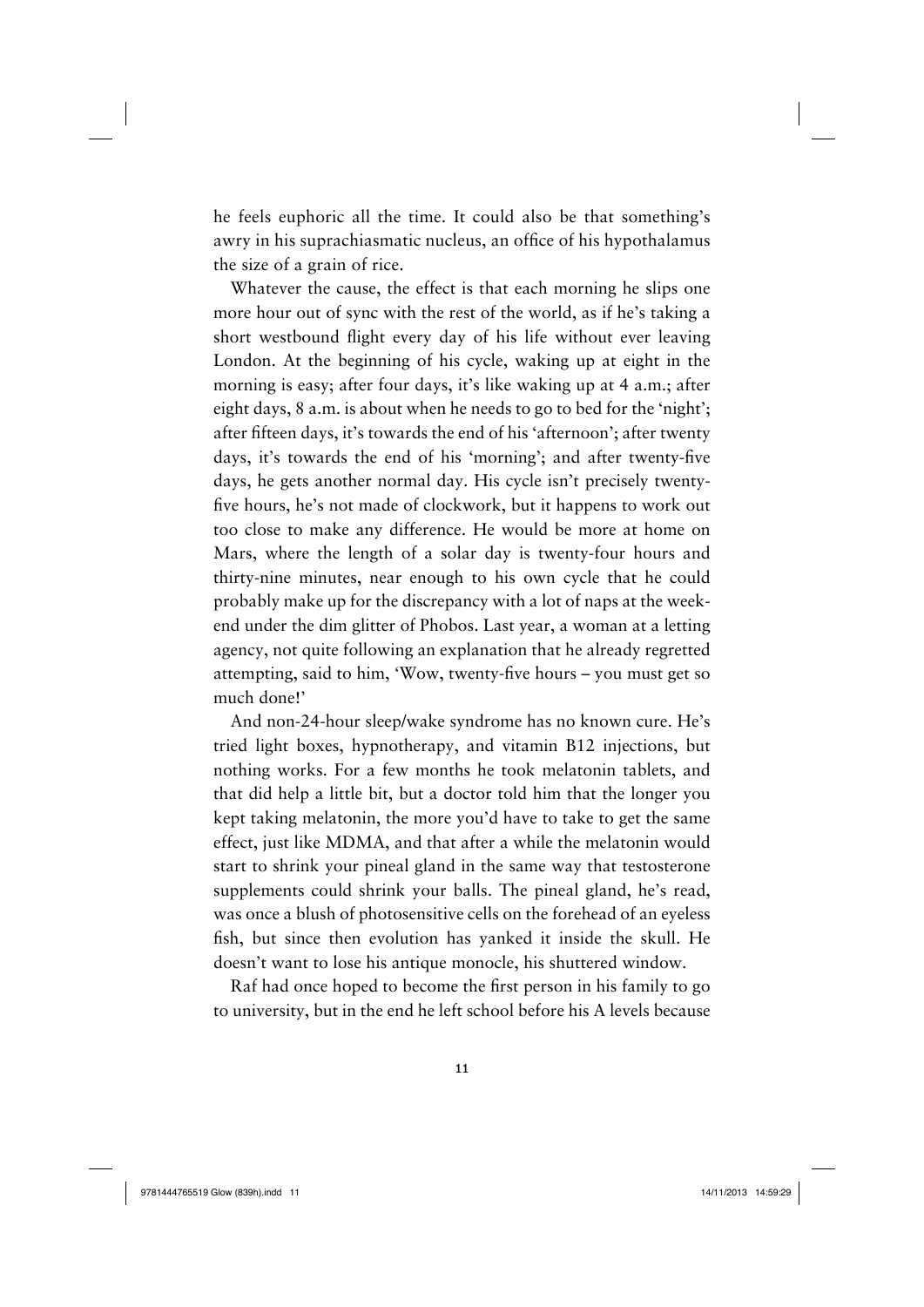for about two weeks out of every four he couldn't stay awake in lessons. He's never had a real job. And he doesn't think he'll ever get married. Isaac says he should just trawl the sleep disorder support messageboards for a girlfriend who has the same syndrome. But the problem is that nobody else is likely to have his exact cycle. And, perversely, the closer his cycle was to that of a hypothetical lover, the more it would drive them apart. If hers was twenty-six hours against his twenty-five hours, they would synchronise every six hundred and fifty hours (by which time he would have lived through twenty-six subjective days and she would have lived through twentyfive). But if she had a cycle of about twenty-five hours and fifteen minutes against his cycle of about twenty-five hours, they would synchronise only every 2,525 hours (by which time he would have lived through a hundred and one subjective days and she would have lived through a hundred) which made his basic estrangement from the normal circadian rhythm look trifling in comparison.

In other words, their cycles would be mutually inverse for weeks at a time before they lumbered back together, as if each were going away on long business trips into the other's night. And their mutual synchrony would itself only synchronise with Greenwich Mean Time – making them indistinguishable from a normal couple for long enough to eat breakfast, lunch, and dinner together at the correct times – every 60,600 hours, or about every seven years, or about every two and a half blue moons. What if one of them had flu that week? Plus all this is to disregard the gravitational pull that each would exert on the other's cycle. Raf can make these calculations easily because back when he was trying to teach himself programming he adapted an open-source biorhythm generator into a new application to graph where he'll be in his cycle at any given time and date in the future. He'd planned to use it to schedule important appointments. But the life of a guy with non-24-hour sleep/ wake syndrome is not exactly bursting with those.

That's not to say he's been single and friendless all this time. He's twenty-two, which is an age when a lot of people still play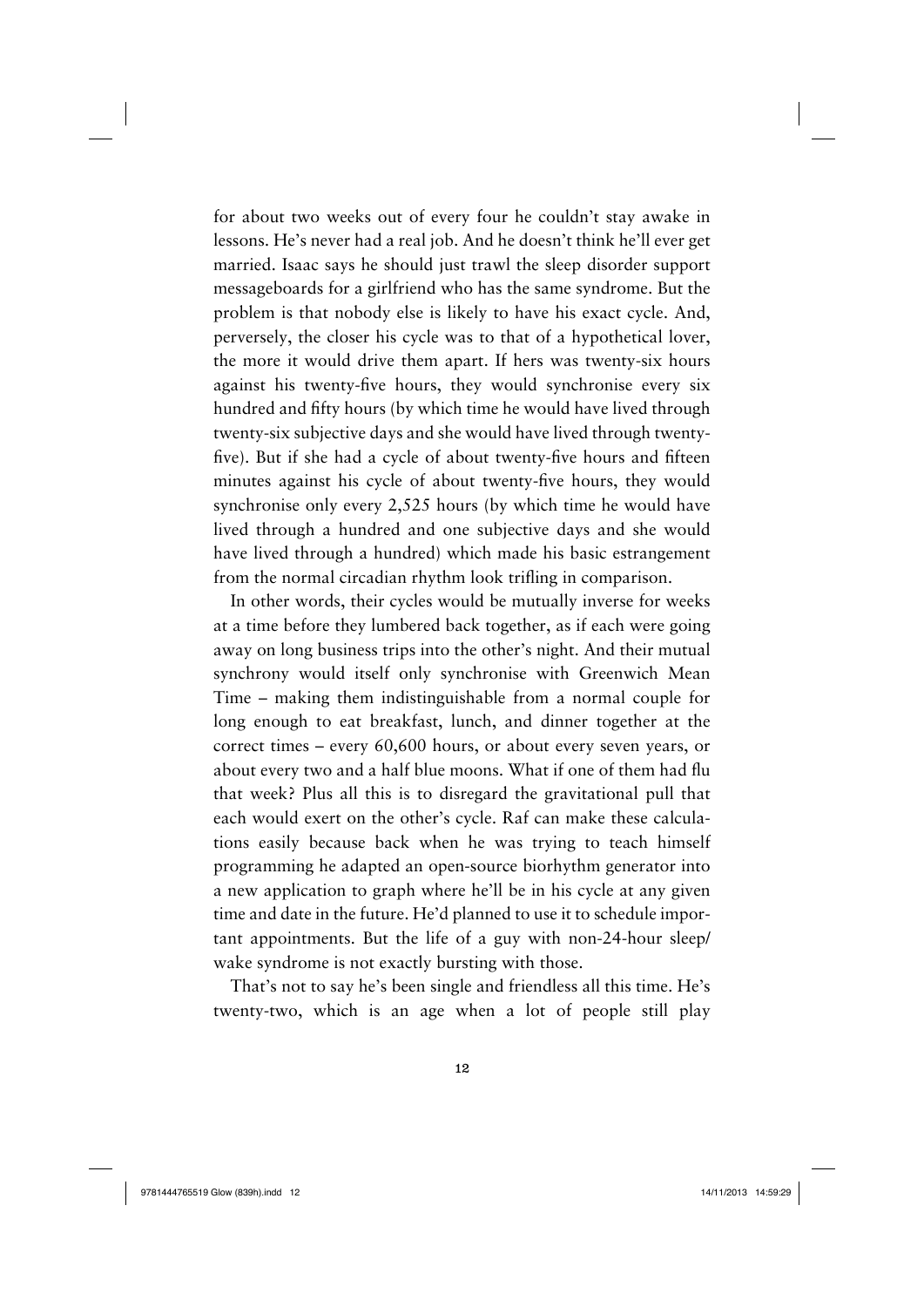polyrhythms with their bodies for days at a time; drugs help with that. His last girlfriend was a DJ, like Isaac, so she might play from midnight until four and go to bed at five, or she might go to bed at eight in the evening and go back out to play an afterparty at four in the morning, or she might stay up all weekend and then sleep all through Monday. To make two tempos match up a DJ normally just needs to twiddle a pitch control, but in real life they didn't synchronise very often; for her, though, that was true with everybody she met, so Raf was at no disadvantage. Sometimes they'd improvise a sort of laggard domesticity: when she got a minicab back to her flat at dawn he'd already be cooking a curry, and they'd eat it on her balcony as the sun came up, go for a walk through the dewy park near by, come back to fuck and smoke weed and watch DVDs until lunchtime, fall asleep until it was dark again, and then meet some friends in the pub. She was gorgeous, with big green eyes like smashed jade, but what he loved most was her detachment from the world: she was vague, almost vaporous, bemused by everything but surprised by nothing. He'd never been so happy for so long.

Then, in March, she told him she'd decided to move to Berlin. Raf waited for her to reassure him that the flights were cheap enough that he could visit her every couple of weeks, which was about as often as they got to see each other properly anyway. But then he realised that no invitation was implied. That conversation was the most practical he'd ever seen her. Afterwards, he found out from Isaac that she was already seeing someone new, a Brazilian techno producer who was known for playing fourteen-hour DJ sets. Isaac hadn't intended to tell Raf about it, but he'd taken two good pills that night, and he can't keep secrets when he's high, which is why most of the time he does his conscientious best to avoid hearing secrets in the first place, like a spy revoking his own security clearance.

These six weeks since she left have been like the lowest point of the worst comedown from the filthiest Chinese amphetamines anyone has ever had, although at least for once in Raf's life it's as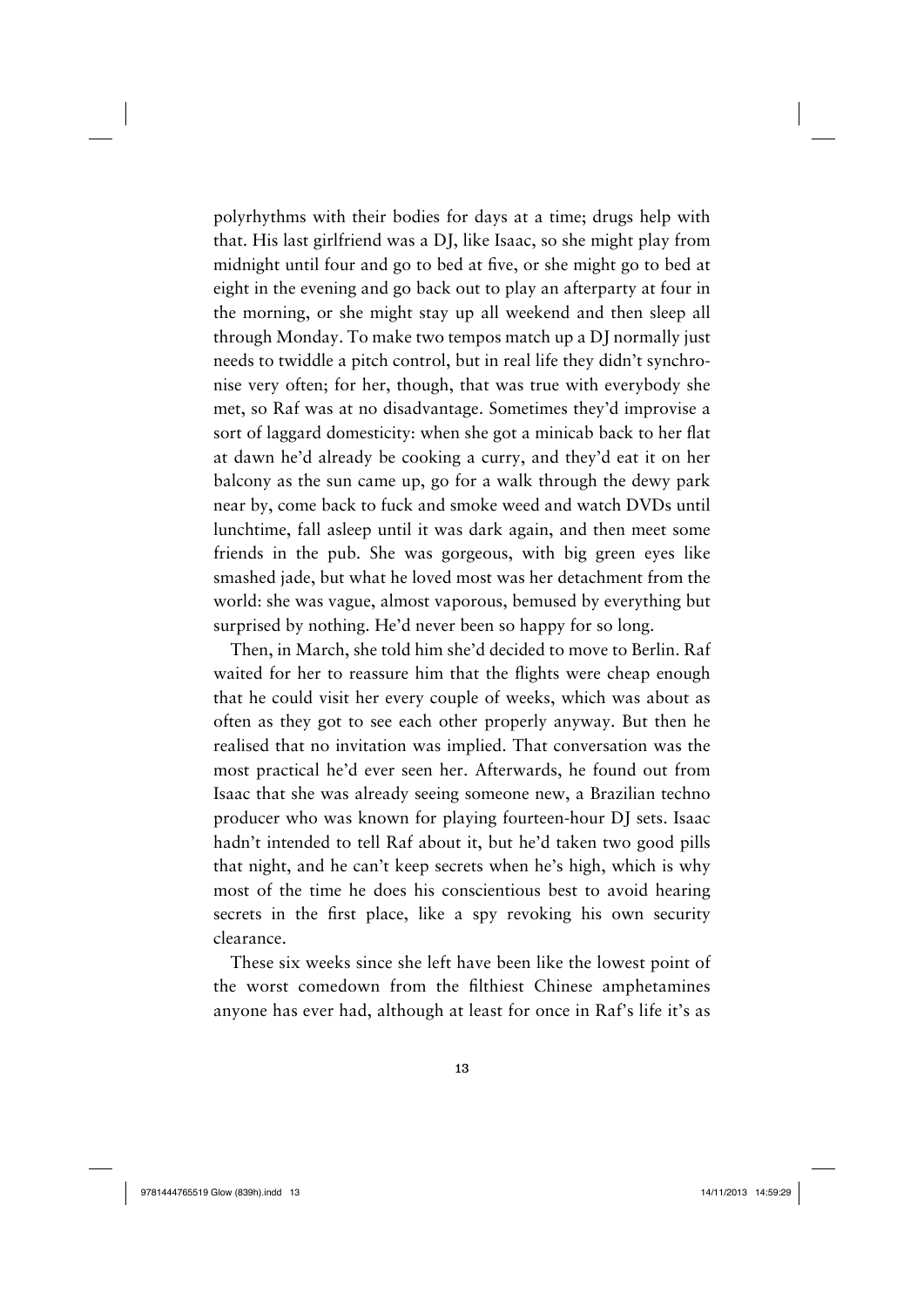if social expectations have shifted to synchronise with his own cycle: he's been dumped, so it's natural that he sometimes sleeps all day and drinks all night. Mostly, the change seems external, not internal. The shift is in the world around him. When you take good ecstasy, it feels as if the drug can pump from solid objects a joy that has always been hidden there inside them but will otherwise seep to their surface only very gradually. Now he feels the opposite: those same objects are desiccated, as if you could stand there with your tongue out for days and not a drop would fall. And it isn't getting any better.

Once, Isaac admitted he was scared that one night he might take so much MDMA that all the serotonin receptors in his head would burst like the turbines of a dam and after that last flood he'd never be able to take pleasure from anything again. That's how Raf is now. And while Isaac keeps saying he'll get over it, this despondency feels both permanent and territorial, as if joy might still exist somewhere but will never come back to these specific streets, this specific desert, even though she doesn't even live here any more.

Five days ago, climbing the staircase to his flat, a staircase he now loathes because of all the times he kissed her there, he wondered what it might be like to leave London himself, and just thinking about it gave him such a mighty feeling of relief he decided then and there that in a month he would leave London. He's given notice on his flat. This morning, Saturday, he has twenty-five days left, one cycle, before he says goodbye to the city where he's lived all his life. He hasn't told Isaac yet or even chosen where to go. Berlin sounds fun, and cheap, and it's the only place he's ever heard of where apparently it's considered normal to go dancing right after you get out of bed, but of course it's also the only place that's forbidden. There's a part of him that hopes something will happen to change his mind this month, but donating an emetic to a beautiful girl isn't it. Or maybe a fox on a bus is a start, but it's not nearly enough.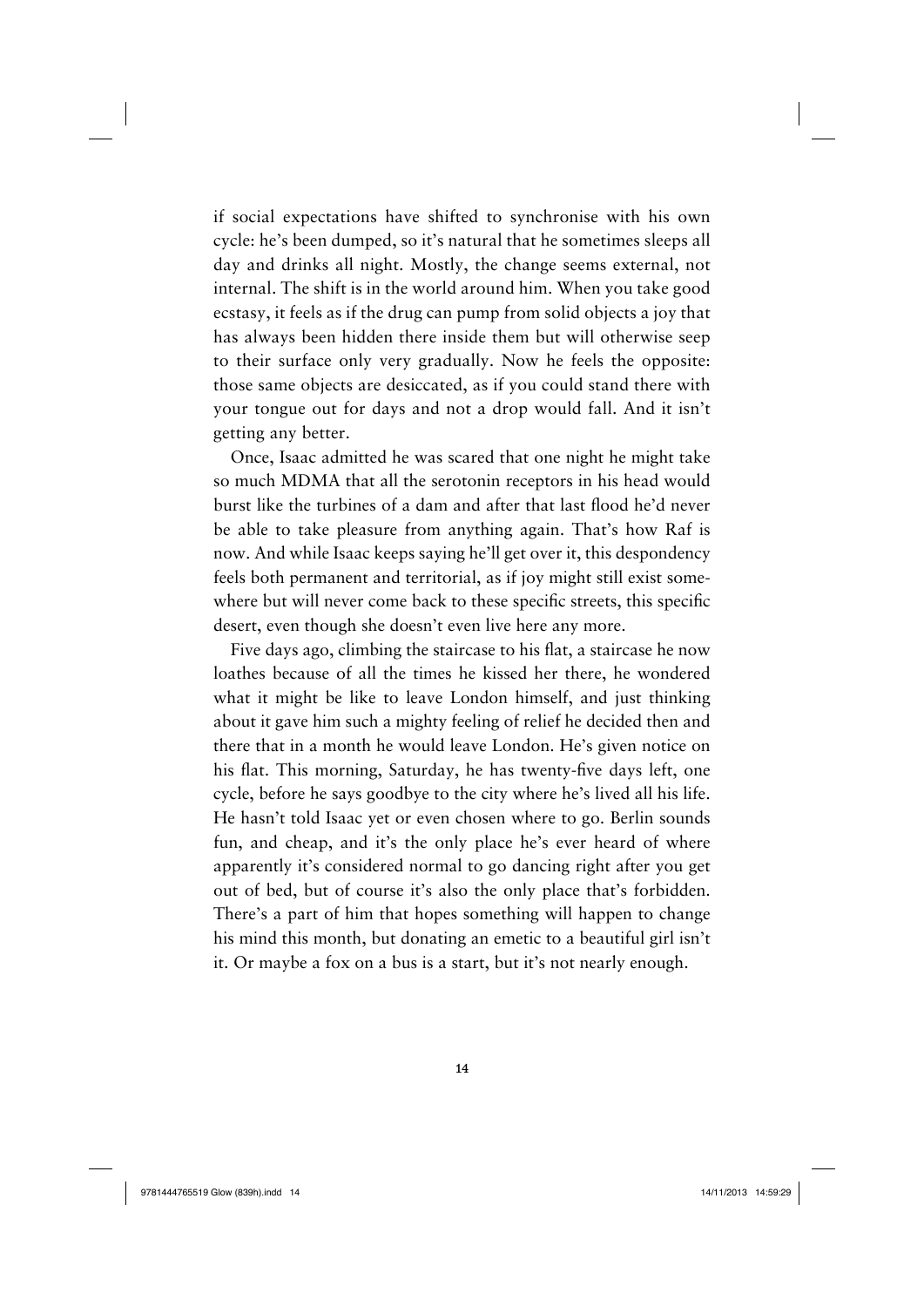### **2.35 p.m.**

Every day Raf has to carry a Staffordshire bull terrier down a ladder. At first she used to wriggle but now she sits so happily on his shoulders that sometimes it feels as if she's reluctant to get down off her bony palanquin. Rose is four years old, black all over except for a white cravat, and for the last thirteen months she's lived on the roof of an eighteen-storey council block, guarding a radio transmitter bolted to a wall. In a chemistry lesson at school Raf was once shown how to do chromatography, where you watch the different pigments in a smear of anthocyanin extract bleed different distances up a grid of filter paper, the same way they test for MDMA in the blood, and he sometimes thinks of a building like this as a giant chromatograph for the streets below, with nothing soluble enough to reach the very top but police sirens and motorcycle engines and on hot days a faint prickle of smog. The skyscrapers across the river are cramped together into one narrow band of the horizon's curve, a string of paper dolls, as marginal and unconvincing as one of those tourist board graphics where they cut and paste a dozen famous silhouettes into a greatest hits compilation.

Like all pirate stations, Myth FM have installed their aerial on a separate building from their studio, parasitic off the lift's AC supply like a tick deep in a scalp, because otherwise if an Ofcom van triangulated the signal they could wreck the whole operation with a single raid. The studio needs only an uninterrupted line of sight in order for the link box they've pried out of a satellite TV dish to beam the audio by infra-red up to the main rig. But this also means there's no one around to guard the transmitter, which is worth nearly a grand, and there are a lot of other pirate stations in south London who'd rather steal a working box than build their own. Theo, the genial forty-one-year-old proprietor of Myth FM, has paid off the caretaker to let him keep two heavy D-locks on the door out to the middle part of the roof, and in the past he's even experimented with razor wire and electrified scaffolding poles around the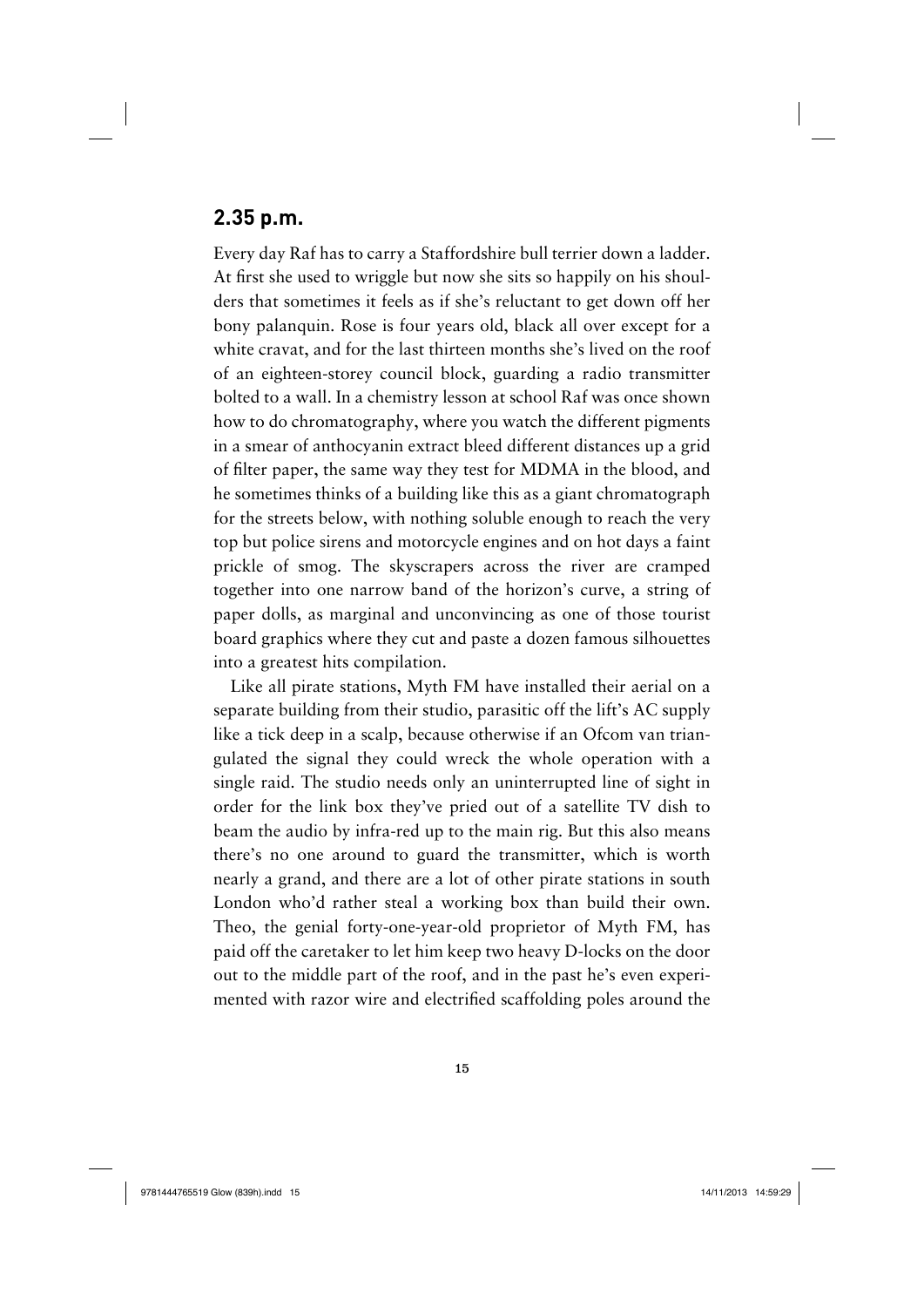rig, but the problem is that the sort of cunts who would know what to do with a stolen radio transmitter are, by definition, self-taught engineers with a lot of persistence, and they can get around anything you invent. So Theo adopted Rose. Maybe you could cut her down with knives if you were lucky, but only an idiot would start a fight with a full-grown Staffie on a roof with no parapet.

Theo's original plan was to leave the beast up on the roof, feed her twice a week, keep her hungry and resentful; but he loves dogs, and he just couldn't restrain himself, especially after Isaac told him he had a friend needing cash work. Rose now lives in a sort of shanty cabin nailed together out of tarpaulin, cardboard, insulating foam, and whatever else Raf could haul up the ladder to the roof, with a tub of rainwater next to a pile of old blankets that Rose can nudge together into a bed, and the lift machinery as her noisy neighbour. During the winter, Theo even put in a small electric heater on a timer switch, plugged into the same mains cable as the transmitter near by, although he made Raf swear never to tell anyone. He sometimes jokes that he should move some students in there and charge two hundred quid a week.

Every day, Raf takes Rose downstairs in the densely annotated lift and gives her a long walk. He knows she must be lonely and bored up there, and he doesn't like it any more than Theo does, but she was hardly living in luxury with her previous owner: the scars on her snout and her milky left eye confirm what Theo has only hinted at in that respect. Also, as earnestly as Raf has tried to understand this animal, he's still never got the sense that she cares about being walked or fed on any sort of regular schedule, which is good for him, although he tries to make sure that most of the time he takes her to the park when there are at least a few other dogs around. Whatever the opposite of social anxiety disorder is, she has that.

Theo's always pleased to see Rose, so today Raf decides to take her over to the Myth studio itself, which is on the fifth floor of a shorter council block down the road with pairs of white concrete balconies running up the right-hand side like tick boxes on a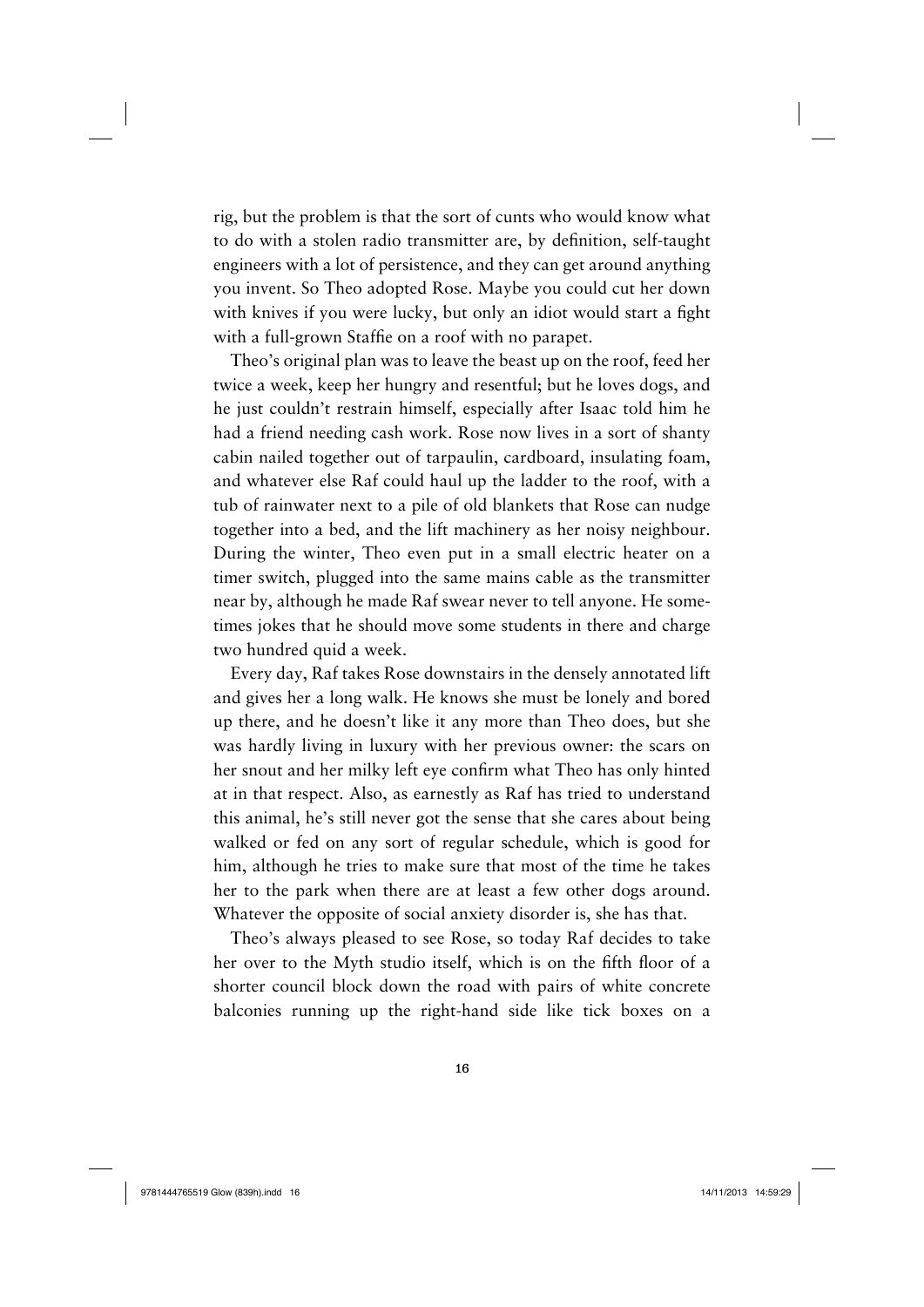questionnaire and iron railings around the sides that mark off a buffer of grass between the building and the street. (Raf has never understood the point of those token lawns – no one ever sunbathes or plays frisbee on them, but the council still has to mow them all summer. They might as well just put down AstroTurf.) From out in the corridor, under the jittery halogen, Flat 23 looks normal, but in fact its front door is reinforced and soundproofed, and there's no point knocking: you have to dial a phone number. Today the door is unbolted by Dickson, a stocky guy with a shaved head and a wardrobe full of *Scarface* T-shirts who works for Theo. He looks down at the dog and shakes his head. 'You can't bring that in here.'

Dickson's never liked Rose, and as a result Raf's never liked Dickson, but this is unprecedented. 'What? She always comes in here.'

'No animals. New rule.'

'What does Theo say about that?'

'Theo's not here.'

'Where is he?'

'Away.'

'Away where?'

Dickson is shifty and hostile at the best of times, so it's hard to be sure when he's lying, especially when they both know that they shouldn't be chatting like this with the door open, but he does not convince Raf when he says, 'Kingston. Family wedding.' Raf doesn't remember Theo ever mentioning cousins back in Jamaica. Perhaps he's lying low for some reason.

'You have to pay me, at least. It's been a week.'

Dickson seems to be willing to break his 'new rule' if it will get rid of Raf faster. Inside the flat the stench of skunk is so solid you could boil it for stock. At the end of the hall is the door to what would once have been the lounge, with a marker-pen sign taped up that says 'Pay before you Play!!' DJs on Myth are charged twenty quid an hour for their slots, money they'll make back later in club bookings once their names get known. Isaac used to say the internet would make the pirates obsolete, but Raf never believed that, and there are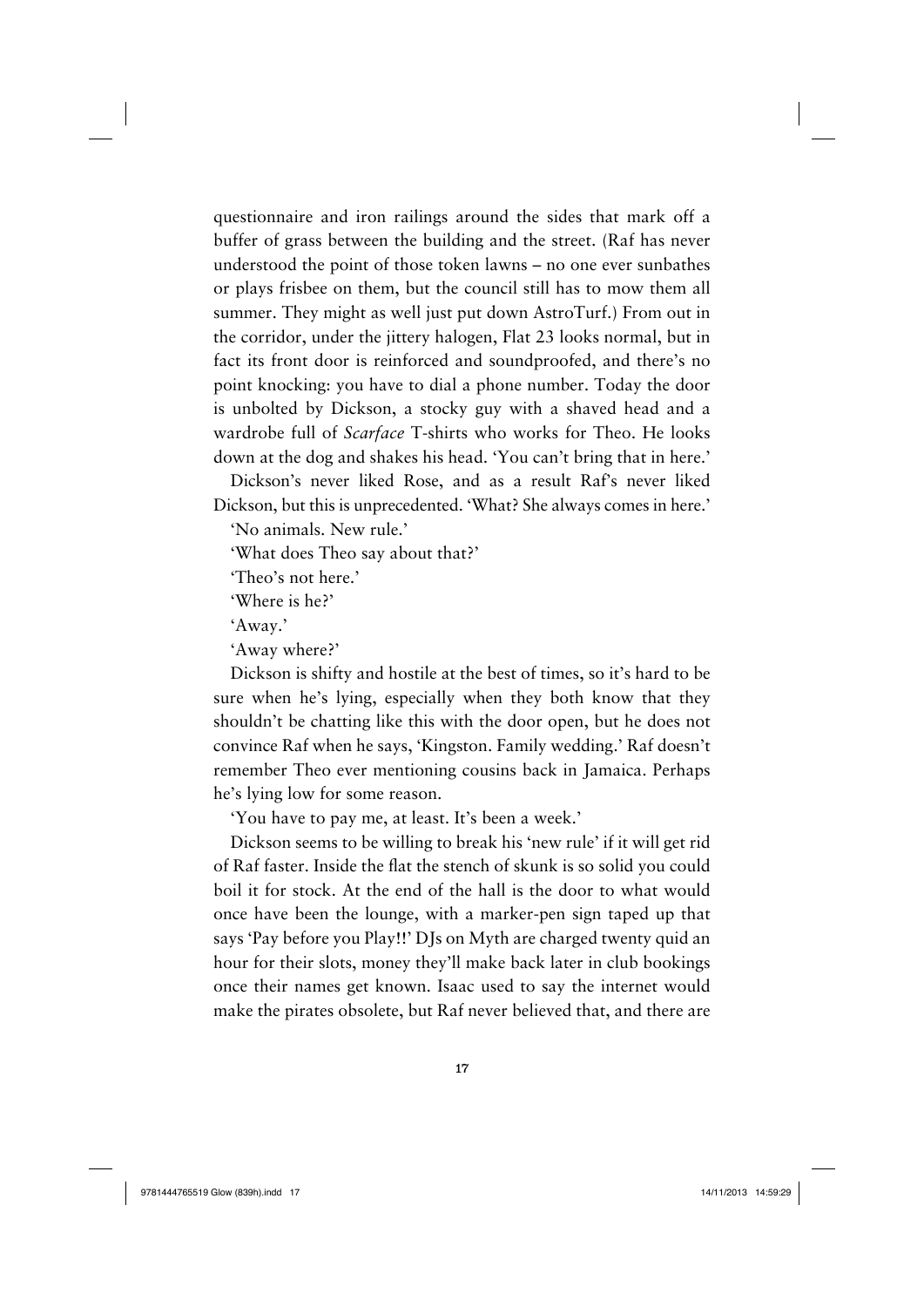still at least seventy stations active in London, an invisible and interpenetrative confederacy. Until everyone has a broadband connection in their car, and next to their kitchen sink, and in the cheap hi-fi they just bought from the pawnbroker – which, admittedly, might be just a matter of time – the internet isn't going to kill pirate radio. The same goes for the digital switchover. What's more likely is that only the legal stations will make the transition, abandoning the dusty lecture halls and ballrooms of the FM dial to a squat party that can go on for ever.

Raf is friendly with almost all the DJs at Myth, so he doesn't bother to ask permission before he tugs Rose down the corridor and pushes through the door into the cramped studio. The curtains are drawn, but you can see the bump in the fabric where the link box leans up against the window like a cat pressing its nose to the glass. On the wall is a whiteboard with the week's schedule; in the corner, for reasons Raf has never discovered, is a pub fruit machine; and at the far end of the room, where the turntables and tape decks and microphones and mixer and computer knot their roots under the desk, Raf expects to see Barky or Jonk or one of the other DJs who sometimes play Saturday afternoons – but instead, glaring back at him, there are two men he's never seen before. He's not quite sure what ethnicity they are, but they remind him of the girl from the laundrette: maybe they're Thai, if she was half Thai. In the studio there's always a radio tuned at low volume to Myth FM so the DJs can hear straight away if there's a problem with the signal, and what this pair is playing is some sort of synthesiser torch song with a shrill woman singing in a language Raf doesn't recognise. He doesn't know much about foreign pop music, so all he can say to himself is that it reminds him of something you might hear while eating noodles in a restaurant. This is not what Myth FM usually broadcasts. The song comes to a tearful end, and one of the men turns back to the microphone to talk in what sounds like the same language as the vocals. Raf steps back out of the studio and shuts the door.

'Who are those guys?' he says to Dickson.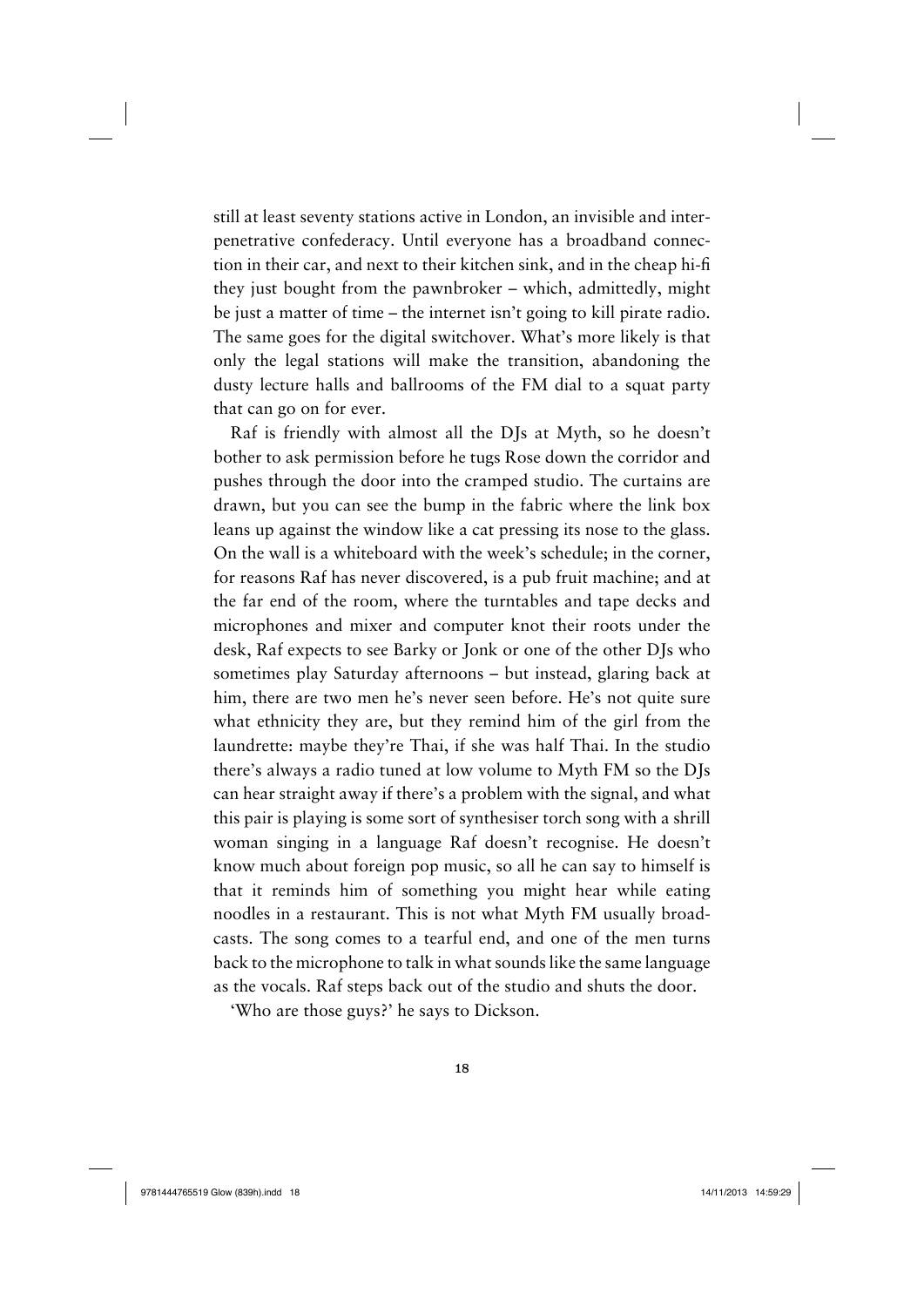'They're doing an afternoon community programme.'

'Really? Which "community" is that?'

But Dickson hands him his wage for the week without a reply. Raf gets paid more than he probably deserves for walking Rose, but it's still not enough to live on, so he also does some freelance graphics programming. He's good with computers and he always had a knack for maths, so he was able to train himself out of textbooks, but he's not by any means a born coder and with nothing much on his CV he can still only get boring, repetitive work. At the moment, he's helping out a Polish company with lighting models for a program that an Australian property developer has commissioned to give online tours of unbuilt houses.

In the nineties, you didn't have to worry so much about virtual light – it was always just flat and even, like in southern California – but now that it's technologically possible to render it with a degree of realism, lighting is more important than almost anything else. Raf finds it amusing that a lot of the last generation of video-game programmers must have gone into the industry expecting that maybe they'd specialise in rifle ballistics or motorcycle handling and instead found themselves becoming as intimate with chiaroscuro as the most studious Florentine portraitist's apprentice. And sometimes, up on the roof after a day at his computer, looking down at the Myth transmitter, he thinks how strange it is that light and radio are both electromagnetic waves, differing only in relative size – light is a chihuahua, maybe, and radio is a Great Dane (and infra-red is a Staffie like Rose) but somehow they're all still the same species.

# **3.21 p.m.**

In Isaac's spare bedroom live three Japanese fashion students who answered an ad he put on a listings website. There's only a double bed in there, and it doesn't look as if there would be space for three girls, even these slender ones, but that's not a problem because like the Iranian corner shop on Raf's road they are a twenty-four-hour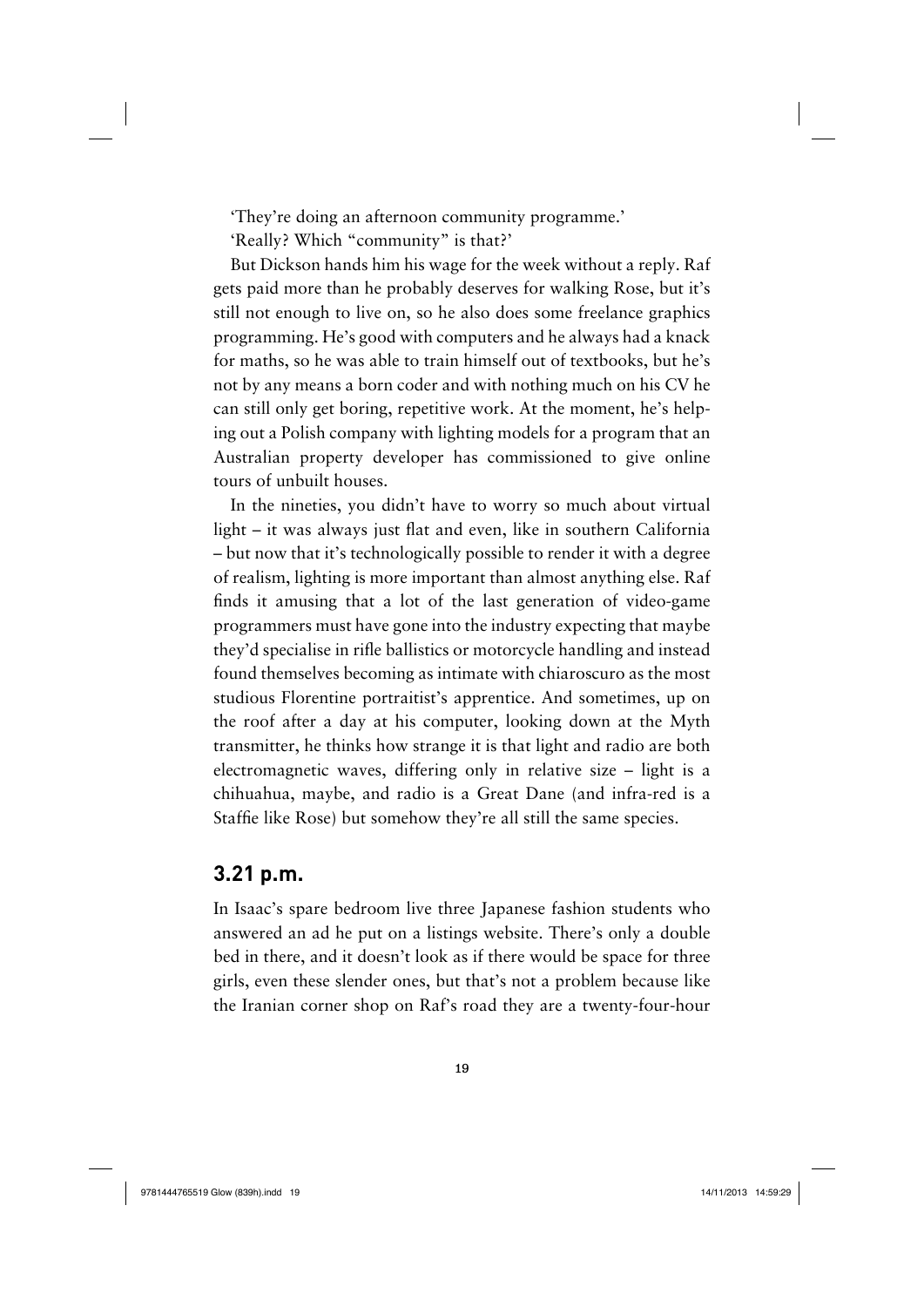operation. Every single time Raf visits Isaac's flat, day or night, without fail, one is asleep, one is awake, and one is absent; when he passes their bedroom he half expects to see a whiteboard on the wall like at Myth, dividing their shifts. He's never quite memorised their names, and he suspects Isaac hasn't either. Today, the girl painting her nails at the table by the front door is wearing combat boots and a dress that looks like an umbrella blown inside out, and the girl dozing on the futon is wearing gold plimsolls and a man's tuxedo jacket about five sizes too big for her. As always, they are magnificent. Stooping to unclip Rose's leash from her collar, Raf sees a huge bouquet of tulips resting in the kitchen sink.

'Who's that from?'

'By the time we left the laundrette the second time, the flower market had started,' says Isaac. 'Those kids from the dryer insisted on buying me those. They said I was beautiful. Hello, dog! Hello! Hello! Hello! Hello! Hello! Hello! Hello!'

'But you and Barky went home before I did.'

'We went back later on. We felt better.'

'Why didn't you call me?'

'Your phone was off.'

Last night, before they ate that first portion of wontons, Isaac told Raf that he had something exciting to show him in Walworth, but he wouldn't expand on the oxymoron. After the dog and her friend have sated each other's tactility, Raf puts the lead back on Rose and they take her downstairs to Isaac's car so they can drop her off at home on their way. As usual she resists the back seat as if it were a vertical plummet. Someone's windscreen must have got knocked through outside Isaac's block of flats, because in the gutter there are diamonds of safety glass with which this morning's rain has mingled an alluvium of damp white blossom and a few fronds of synthetic wig hair caught on a chicken bone, like the shattered remains of a tribal fetish.

'I was at Myth earlier,' says Raf as Isaac starts the car. 'There's something weird going on.'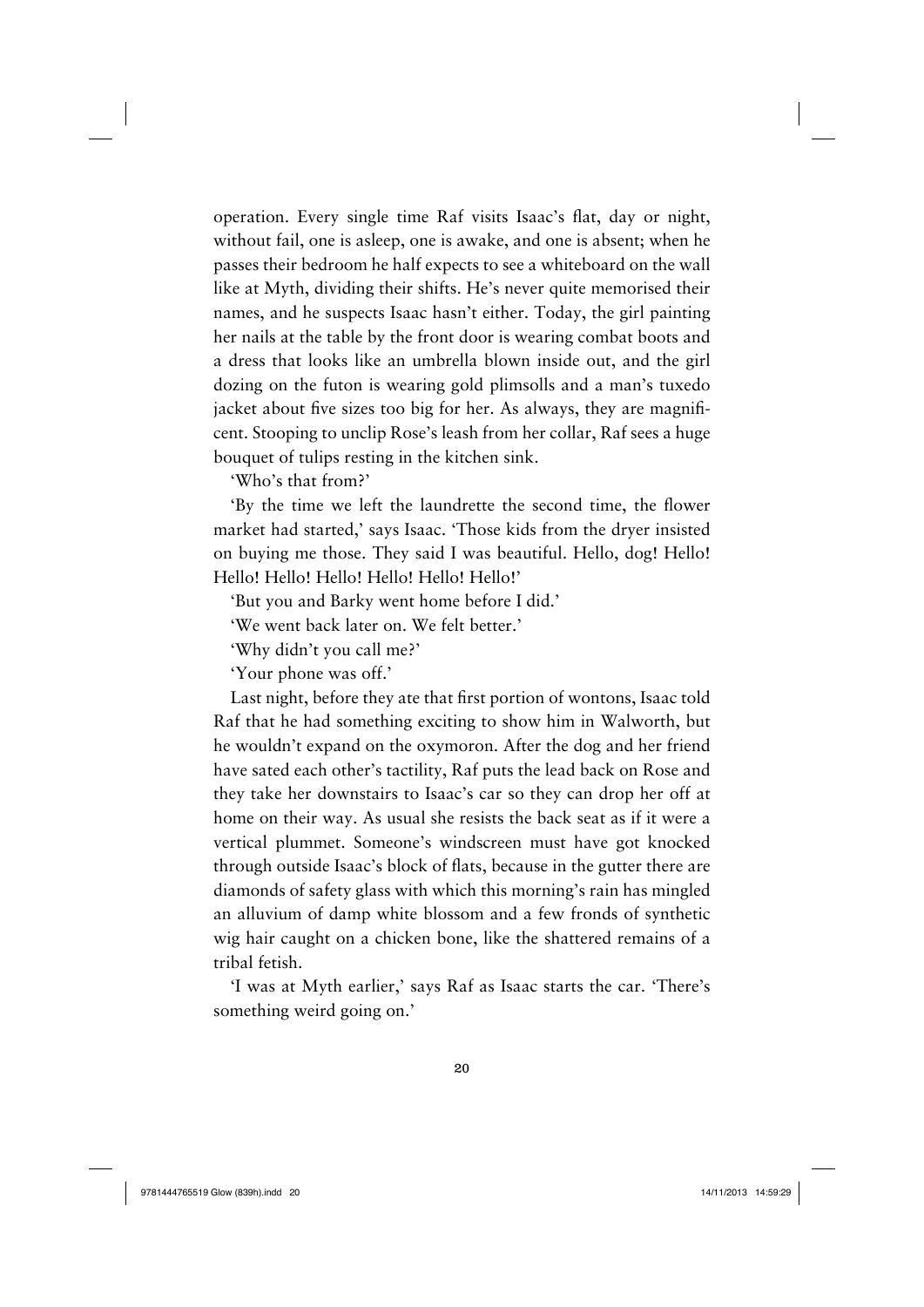'Yeah. I got a call from Jonk about it.'

'What did he say?'

'You can't believe anything that fucker tells you. Do you remember when he said he met that guy who could shoot electricity out of his fingers?'

'Yeah, but what did he say?'

Late on Wednesday night, Isaac explains, Jonk apparently left Myth FM after his two-hour slot, wandered across the road to the playground, and sat down to smoke a spliff on one of those plastic sheep they have on wobbly springs for the kids. Through the trees, he could see Theo walking down the street, and he was about to shout a greeting when a van pulled up right beside Theo. It was just a grimy white builder's van, 'NO TOOLS LEFT IN THIS VEHICLE OVERnight', but the two men who jumped out of the back wore some kind of hi-tech goggles and were dressed all in black. Theo, taken aback, said something Jonk couldn't hear, and then they pulled him inside the van and slammed the rear doors. The van drove off, and the strangest thing, Jonk claimed, was that somehow the engine didn't make any noise at all: apart from the soft crepitation of tyres on the asphalt, it moved in total silence, headlights sweeping across the playground like the blank eyes of a wraith.

#### **3.51 p.m.**

They park outside a salvage yard with a sign that says 'WHOLESALE ironmongers', radiators and baths and sinks piled in their rusty dozens behind the fence like an old house multiplied in a broken mirror. The next building down on the left is a medium-sized warehouse built from grey steel panels with a pitched roof and sliding garage doors at the front, generally looking as if the most exciting thing it could possibly hold is cardboard boxes full of spare parts for machines that make more cardboard boxes. Isaac leads him round to the back of the warehouse, where two green wheelie bins lean their open lids against a brick wall, empty but for a can of Coke and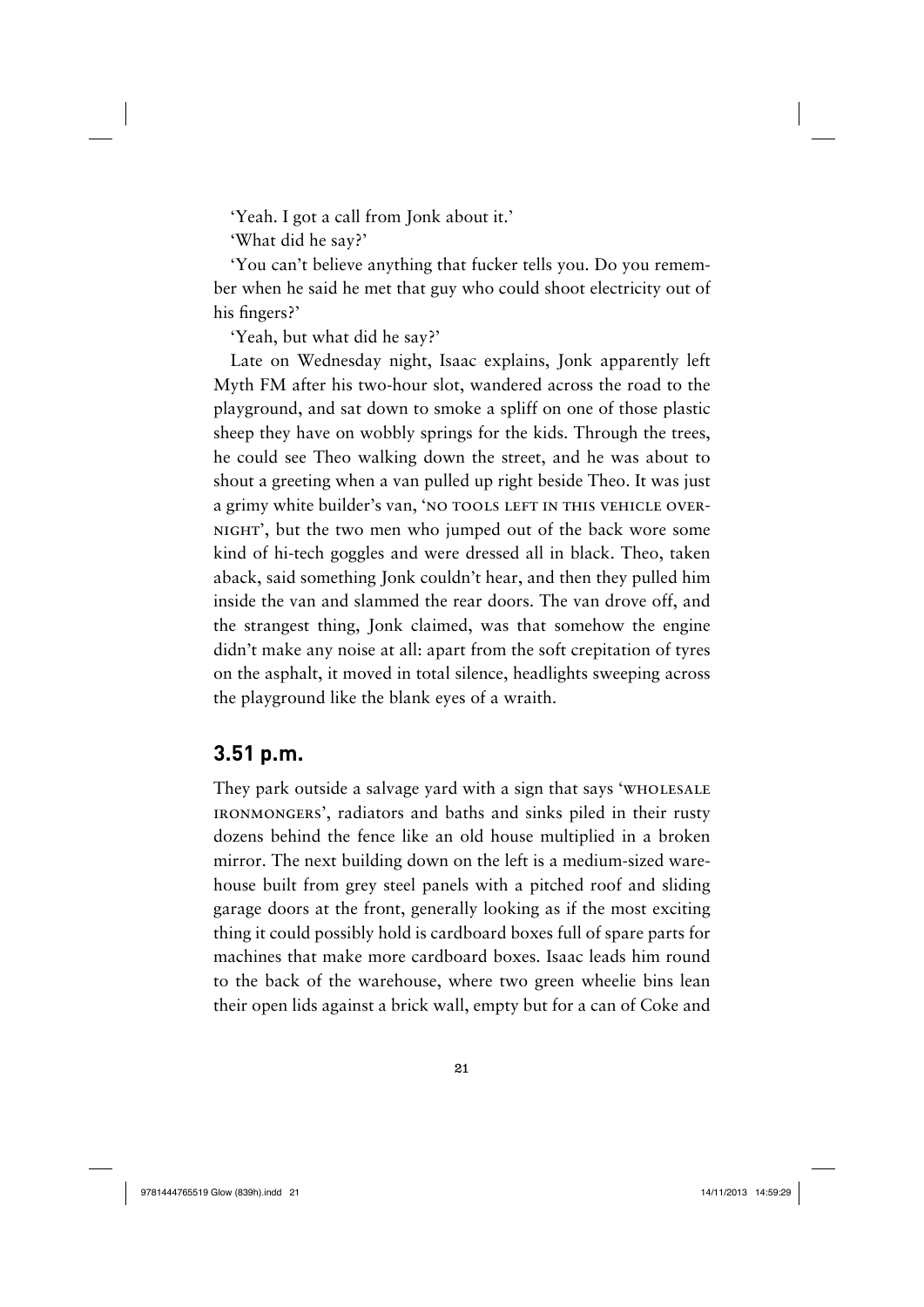some wisps of cling film. A padlock that must have been snapped with bolt cutters lies on the ground beside the back door.

Inside the warehouse it's dark so Isaac takes out a torch and shines it around. In the corner there's a row of four portable toilets, and at the far end there's a metal shelving unit, but apart from that the building is vacant. Raf sees tyre marks on the ground. 'What are we doing here?' he says.

'I'm going to put on a rave.'

'We're right off Albany Road.'

'So?'

'Someone drives past, hears the music, calls the police, they're here in ten minutes.'

Isaac smiles and shakes his head. 'Go back outside and close the door.'

'Why?'

'I'm going to bang on the door as hard as I can with the torch, all right?'

Raf does as he's told. After a minute or so, he hasn't heard anything, so he presses his ear to the door, and that way he can just make out a faint percussive sound as if Isaac is tapping at the door with one gentle knuckle. He opens the door again and finds Isaac with the torch in his hand and his arm drawn back in a walloping posture. Raf can't believe it at first, so they repeat the experiment, this time with Isaac on the outside, banging on the door again with the heel of the broken padlock. Then they each move ten paces sideways along the wall, then ten more, and it's the same. Vibrations can't penetrate. The warehouse is soundproofed, like Myth FM, but much better.

'Why would anyone soundproof a warehouse?' says Raf, looking around at this simulation of his own skull when he's falling asleep sealed in his eyemask and earmuffs.

'I don't know. It's perfect, though. Hire a generator, lights, sound system, more Portaloos. Make sure everyone queues round the back. The police could walk right past and they wouldn't know there was anything going on. You could fit four hundred people in here.'